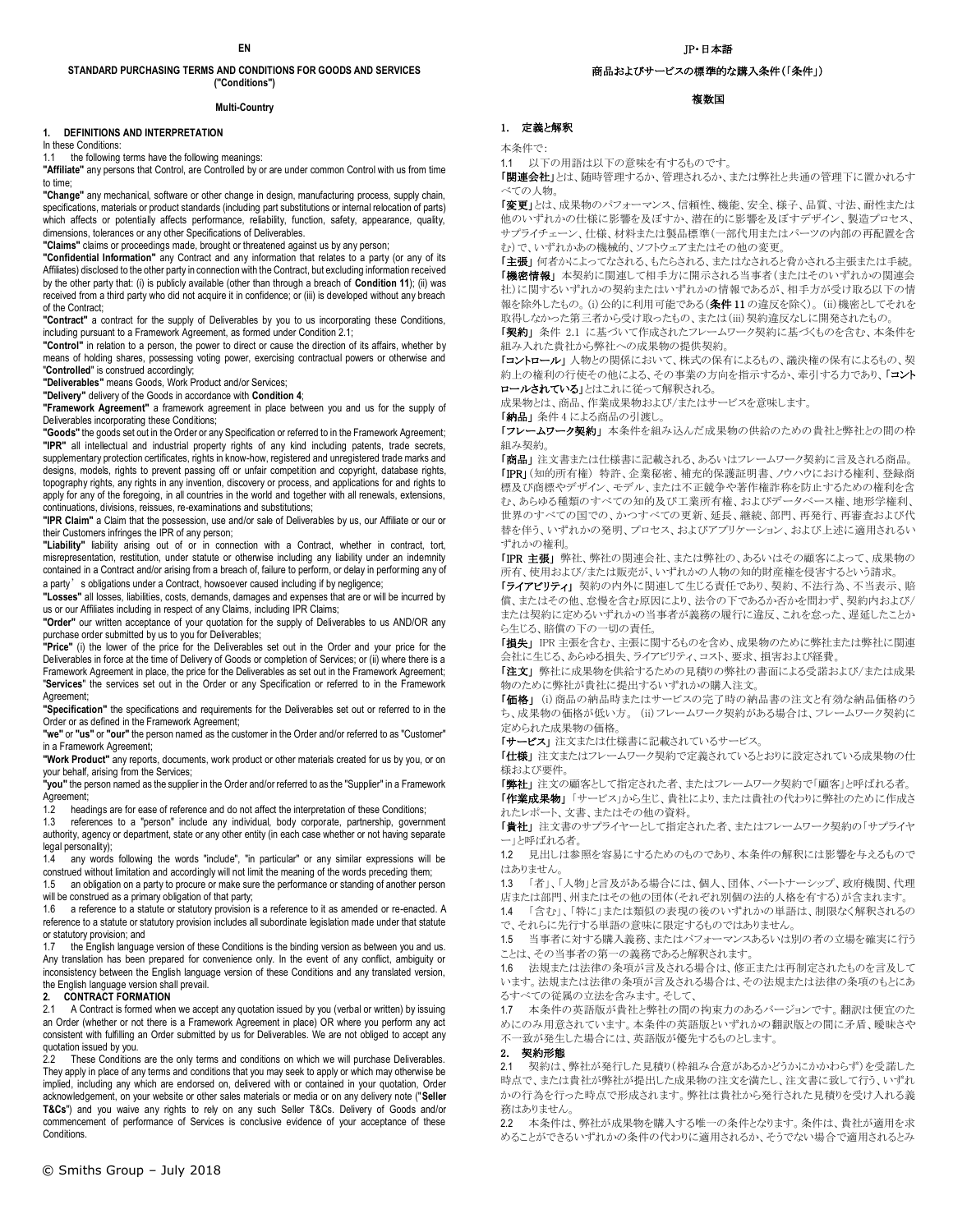2.3 You may not cancel a Contract. Unless you notified us in writing before we placed an Order that we may not cancel it, we may cancel a Contract in whole or part any time before Delivery or completion of performance of Services. Our sole Liability will be to pay to you fair and reasonable compensation for work-in-progress at the time of cancellation provided that:<br>2.3.1 such compensation will not include any loss of

such compensation will not include any loss of profits OR any indirect or consequential loss; and

2.3.2where Goods are not manufactured specifically for us to our Specification, our sole Liability will be to pay you a fair and reasonable restocking charge.

# **3. QUALITY CONTROL & TESTING**

3.1 The quantity, description and Specification of Deliverables will be as set out in the Order. You must not make any Change to Deliverables without our prior written consent. You will carry out any reasonable Change that we request to any Deliverables. We will negotiate, in good faith, with you an agreed adjustment to the price, Delivery date or both as a result of a Change.

3.2 You will maintain detailed quality control and manufacturing records for the shorter of any maximum period permitted by law and ten (10) years from the date of Delivery (or such other period of time as set out in a Framework Agreement or Order), which we or a third party on our behalf may inspect or receive copies of on demand.

3.3 We may inspect and test Goods at any time prior to Delivery. You will allow us and our representatives to enter your premises to carry out such inspection and testing and will provide us with all facilities reasonably required. If, following such inspection or testing, we are not satisfied that the Goods will comply with Condition 5.1, you will take all steps necessary to ensure compliance.

3.4 You will maintain a quality control system that meets any international standard as required by

us, or which is otherwise approved by us and such test and inspection system as we may require. 3.5 You may not deliver the Goods by separate instalments without our prior written consent. Instalments will be invoiced separately by you.

# **4. DELIVERY OF GOODS / SUPPLY OF SERVICES**

Unless otherwise specified in an Order, you will deliver the Goods DDP (Incoterms 2010) to the address specified in the Order during our normal business hours on the date specified in the Order. You will be responsible for off-loading the Goods from the delivery vehicle. Delivery of the Goods will occur when they have been off-loaded at the delivery address.<br>4.2 You will perform Services in accordance with the

You will perform Services in accordance with the applicable timetable communicated to you or as set out in the Order to meet all Specifications.

Time is of the essence for performance of your obligations under the Contract. If you are late performing your obligations under the Contract, you will pay to us a sum equal to 1.5% of the Price for each week of delay up to a maximum of 15% of the Price. You and we agree that this amount is reasonable and proportionate AND the most effective way of compensating us for part or all of our losses arising from late performance. However, you and we intend that we should be able to recover general damages as well as such sums in circumstances where we have suffered loss in excess of such sums as a result of your late performance. Therefore, our rights to any such sums under this **Conditions 4.3** is without prejudice to any other rights which we may have under the Contract or otherwise in respect of late performance, including the right to sue for damages or other relief and/or to terminate the Contract. A claim for general damages for late performance will be reduced by the amount of such sums under this **Conditions 4.3** actually applied or paid in respect of such late performance.

4.4 Services will be accepted by us when we are satisfied that the Services comply with the Specifications.

4.5 You will make sure that the Goods are marked in accordance with our instructions and any applicable laws, rules and regulations and are properly packed and secured; marked with information on their origin; Delivery is accompanied by a prominently displayed delivery note showing the Order number, date of Order, type and quantity of Goods, and any special storage instructions; and delivered with all operating and safety instructions, clearly displayed warning notices and such other information as may be necessary for the proper use, maintenance and repair of the Goods.

If you fail to deliver the Goods on time we may terminate the Contract immediately by giving you notice, in which case you will refund any monies already paid by us in relation to the Goods that have not been delivered and indemnify us and our Affiliates against our Losses as a result of your failure to supply Goods, including obtaining substitute goods from another supplier.

4.7 We will have a reasonable period of time following Delivery to inspect Goods. We may reject Goods which do not meet Specifications. We can also reject Goods which are more or less than the quantity or type Ordered or delivered prior to the date specified on the Order. Rejected Goods will be returned at your cost and expense. If we accept Goods delivered prior to the date specified on the Order we may charge you the cost of storing them until the actual specified Delivery date.

4.8 Risk in the Goods passes to us on the later of acceptance and Delivery. Ownership of the Goods passes to us on the earlier of payment of the Price and Delivery.

4.9 You will notify us in writing as soon you are aware that any Goods or the product support for the Goods are to be discontinued or made of "end of sale" or "end of life". At our request, you and we will agree in good faith a reasonable period of time during which you will keep agreed spare parts available for us for any discontinued, desupported, end of life or end of sale Goods.

# **5. YOUR OBLIGATIONS**

5.1 You will make sure that the Goods will:<br>5.1.1 be of satisfactory quality, con

be of satisfactory quality, comprise genuine, new materials (which are not used, refurbished, reconditioned, remanufactured, counterfeit or of such age as to impair usefulness or safety) and be fit for any purpose notified by us to you;

5.1.2 conform to, satisfy and be capable of the Specifications;<br>5.1.3 be free from defects in design. materials and w

be free from defects in design, materials and workmanship;

5.1.4 be sold to us with full and unencumbered title and not infringe the IPR of any third party;<br>5.1.5 comply with all (i) applicable laws, (ii) regulatory requirements and (iii) standards and comply with all (i) applicable laws, (ii) regulatory requirements and (iii) standards and requirements of relevant statutory and regulatory bodies; and

5.1.6be safe and without risk to health.

5.2 In respect of Services, You will:

5.2.1perform Services with the best care, skill and diligence in accordance with best practice;

5.2.2use personnel (and sufficient number of personnel) who are suitably skilled and experienced to perform the Services;

.<br>5.2.3 make sure that the Services conform with our reasonable instructions, comply with Specifications, are performed to meet the purposes notified by us to you and do not infringe the IPR of any third party; 5.2.4provide all equipment, tools and vehicles and other items required to provide the Services;

5.2.5obtain and at all times maintain all licences and consents required for the provision of the Services;

5.2.6comply with all applicable laws, regulations, regulatory policies, guidelines or industry codes which may apply to the provision of the Services; and

5.2.7 not do or omit to do anything which may cause us or our Affiliates to lose any licence,

なされる、貴社の見積り、注文通知、貴社のウェブサイトや他の販促資料やメディアに、また はいずれかの納品書(「売り手条件」)と貴社に任意の検索売り手条件に依存するすべての 権利を放棄するものとします。商品の納品および/またはサービスのパフォーマンスの開始 は、本条件に同意の決定的な証拠となりま。

2.3 契約をキャンセルすることはできません。弊社がそれをキャンセルしないかもしれない 注文を行う前に貴社が書面で弊社に通知していない限り、弊社は随時サービスの提供また は完了前に契約の全部または一部をキャンセルすることができます。弊社の唯一のライアビリ ティは、以下の条件でキャンセル時点に作業中のものの公正かつ合理的な報酬を貴社に支 払うことです。

2.3.1 かかる報酬には、利益の損失または間接的または結果として起こる損失は含ま れません。かつ、

2.3.2商品が特に弊社の仕様に従って弊社のために生産された場合、弊社の唯一のライアビ リティは公正で合理的な補充費用を支払うことです。

#### 3. 品質管理とテスト

3.1 成果物の量、記述、および仕様は、注文書に設定されます。事前の書面による同意なし に、貴社は成果物を変更してはなりません。貴社は、弊社が成果物に要求するいずれかの 合理的な変更を実行するものとします。弊社は、変更の結果として、価格、成果物またはその 両方の調整について合意に達せるよう、貴社と誠意を持って交渉します。

3.2 貴社は法律が認める最大期間、または納品の日付から法律と 10 年のうちのより短い期 間(またはフレームワーク契約あるいは注文書で規定する他の期間)詳細な品質管理と製造 記録を維持します。これは、弊社または弊社に代わる第三者が、要求に応じて写しを検査ま たは受領する場合があります。

3.3 弊社は、納品前に随時、商品を検査し、テストする場合があります。貴社は、かかる検 査およびテストを行うために、弊社または弊社代表者が建物に入るのことを許可し、合理的に 必要とされるすべての設備を提供するものとします。かかる検査またはテスト後、商品が条件 5.1 を遵守していることに満足しない場合、貴社はコンプライアンスを確実にするために必要 なすべての手順を実行するものとします。

3.4 貴社は、弊社が要求めるいかなる国際標準も満たすか、または、弊社に承認される良 質な管理制度、また弊社が要求するかかるテストと査察制度を維持するものとます。

3.5 事前の書面による同意がない場合、貴社は別途の数回に分けて商品を納品すること はできません。複数回での納品は、貴社により別途請求されます。

# 4. 商品の納品/サービスの供給

4.1 注文書に別途指示がある場合を除き、貴社は DDP(インコタームズ 2010)を弊社通常 営業時間内に注文書に指定された住所の指定された住所に納品します。貴社は納品車両 から商品を搬出する責任があります。商品の納品は、納品先住所で搬出された時点で行わ れたものとします。

4.2 貴社は、貴社に伝えられた適用されるタイムテーブルに従って、または注文書に記載 されているすべての仕様を満たすようにサービスを実行するものとします。

4.3 時間は、契約中の義務の履行において最も重要です。貴社が契約中の義務の履行に 遅延がある場合、1 週間遅れるごとに価格の 1.5%に相当する額を、最高 15%まで弊社に支 払うものとします。貴社と弊社は、この金額が合理的かつ比例しており、かつ損失の一部また は全部について弊社に補償する最も効果的な方法であることに同意します。しかし、貴社と 私達は、貴社のパフォーマンスの遅延によりその額を超えて損失を被った場合には、一般的 な損害だけでなく、弊社がかかる総額を回収することができるようにすることを意図します。し たがって、この条件4.3に基づくかかる総額に対する弊社の権利は、損害賠償その他の救済 の訴訟および/または契約終了を含む、パフォーマンスの遅延に関する契約上またはその他 の権利を含む他の権利を損なうものではありません。パフォーマンスの遅延に対する一般的 損害賠償請求は、この条件 4.3 に基づく当該するパフォーマンスの遅延に関して実際に適 用または支払われた金額分減額されます。

4.4 サービスが仕様に準拠していることが確認された時点で、サービスは弊社に受け入れ られます。

4.5 貴社は、商品が確実に弊社の指示と適用法律、規則、および規制に従ってしるされ、 適切に梱包され、保護され、その原産国起源に関する情報が記されているようにします。納 品には、注文番号、注文日、商品の種類と数量、および特別な保管手順を示す分かりやすく 目立つように表示された納品書が添付され、すべての操作および安全に関する指示が明確 に表示された警告通知、および本製品の適切な使用、保守および修理に必要なその他の情 報とともに提供されるものとします。

4.6 商品を時間通りに納品に間に合わなかった場合は、弊社に直ちに通知することで契約 を終了することができます。その場合、納品されていない商品に関して弊社が既に支払って いる金額を払い戻し、弊社および弊社の関連会社に対して、他のサプライヤーから代替品を 取得することを含む、商品の供給に失敗した結果蒙られた損失を賠償します。

4.7 弊社は納品後、商品を検査するための合理的な期間を設けます。弊社は仕様に適合 しない商品を拒否することができます。弊社は、注文より数に多寡のある商品、または数量や タイプが商品、あるいは指定注文日より前に納品された商品を拒否することもできます。拒否 された商品は、コストと費用貴社負担で返品されます。注文に指定された日付より前に納品さ れた商品を弊社が受け入れる場合、実際に指定された納品日まで保管するための費用が請 求することがあります。

4.8 商品のリスクは、受け入れと納品の後に弊社に移転されます。商品の所有権は、価格 の支払いと納品のうち、早いほうの次点で弊社に移転されます。

4.9 貴社は、商品または商品に向けた製品のサポートが中止、または「販売終了」あるいは 「製造終了」になることが分かった時点で、弊社に書面で通知するものとします。弊社の要請 があった場合、貴社と弊社は誠意をもって合理的な期間を合意し、販売終了、サポート終 了、製造終了した商品用に弊社がスペアパーツを利用できるようにするものとします。

#### 5. 貴社の義務

5.1 商品は次であることを確認します:

5.1.1 (未使用、未改修、未修理されないか、再製造されいない、偽物でない、または 有用性や安全を損なうような古い物でない)新しい材料で構成され、弊社が貴社に通知した 目的を満たす品質であること。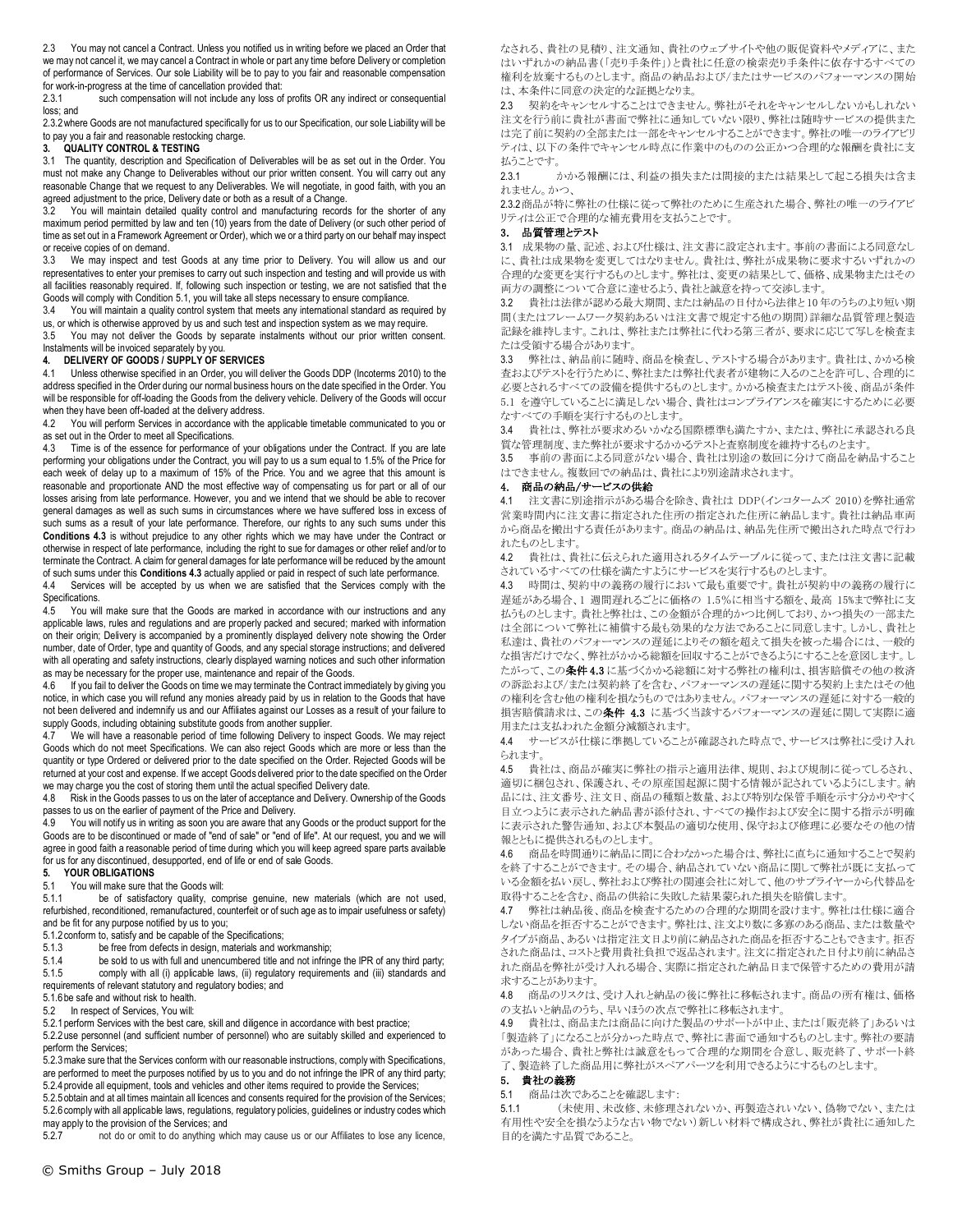authority, consent or permission required for our or their business.

5.3 You will observe all health and safety rules and regulations and any other security requirements that apply at any of our premises and ensure that your personnel are insured against all risks while working on our premises.

5.4 Without affecting any of our other rights or remedies, if you materially breach any of these Conditions OR any Goods (whether or not accepted in whole or in part) do not conform with **Condition 5.1** during the longer of (i) your warranty period for the Goods and (ii) 12 months following Delivery OR any Services breach **Condition 5.2**, then we may:<br>5.4.1 terminate the Contract and any other

5.4.1 terminate the Contract and any other existing Contracts immediately with notice;<br>5.4.2 require you, at our option, to promptly repair or replace the relevant Goods or re

require you, at our option, to promptly repair or replace the relevant Goods or reperform the relevant Services free of charge;

5.4.3 reject the Deliverables (in whole or in part) and require you to refund the Price for the relevant Deliverables;

5.4.4 accept the Deliverables subject to an equitable Price reduction; or

5.4.5 at your expense, repair or have a third party repair the Goods or reperform or have a third party reperform the Services and you will indemnify us and our Affiliates against our Losses (including from any IPR Claims) arising from such breach.

5.5 **Condition 5.4** will apply to any repaired or replacement Goods supplied under **Condition 5.4.2.** 5.6 If, as a result of any Goods not conforming with **Condition 5.1** or Services not conforming with **Condition 5.2** or otherwise representing an unreasonable risk of harm to the public or the environment, we determine a recall, removal or correction campaign ("campaign") is necessary or are required to carry out a campaign, we may implement such campaign and you will indemnify us and our Affiliates against all Losses incurred as a result of any such campaign.

# **6. OUR PROPERTY**

6.1 All patterns, dies, moulds or other tooling or materials, supplied by us or prepared or obtained by you for us at our cost ("**Tooling**"), will be marked with our name or as otherwise specified by us and will be and remain our exclusive property returnable in good condition on demand.

You will insure against all risks any Tooling and also any of your own tooling or property which may be kept on our premises for the purposes of providing Deliverables. You will keep all Tooling safe and in good condition while in your custody and/or under your control. All Tooling will be kept separately from your stock and other inventory.<br>6.3 We reserve the right to charge

We reserve the right to charge to you the cost of any Tooling if it is destroyed or damaged or rendered unfit for the purpose for which it was originally manufactured while under your control.<br>6.4 You will not dispose of any Tooling other than in accordance with our prior written instru

You will not dispose of any Tooling other than in accordance with our prior written instructions. You will not, at any time, use Tooling, nor will you allow Tooling to be used by anyone else for any purpose other than the supply of the Deliverables unless we have previously provided our consent in writing.

6.5 We will have the right to enter your premises and remove Tooling at any time without being liable for trespass or for damages of any sort.

# **7. ASSIGNMENT OF IPR**

7.1 This **Condition 7** will apply if the Goods are to be made, modified or redesigned to our Specification. Any bespoke Specification or Work Product you create or have created for us will be treated as "Goods" for the purposes of this **Condition 7.**

7.2 We will own all present and future IPR (together with all economic and proprietary rights) in the Goods and our specification. Accordingly, you will not use our specification other than to manufacture the Goods for us. With full title guarantee, you:

7.2.1assign to us all IPR in the Goods which subsist as at the date of the Contract;

7.2.2assign to us (by way of present assignment of the future copyright) all future copyright in the Goods immediately upon its creation; and

7.2.3 agree to assign to us all other IPR in the Goods immediately upon its creation.<br>7.3 You will:

You will:

7.3.1at your own cost, execute all such documents and do all such acts and things as we may request from time to time in order to secure our full right, title and interest in the IPR in the Goods; and

7.3.2 obtain the waiver of all moral rights (and any broadly equivalent rights) in the Goods.<br>7.4 The exception to **Condition 7.2** above is that any IPR in existing products, mate 7.4 The exception to **Condition 7.2** above is that any IPR in existing products, materials or data used to create Goods ("**Existing Materials**") will continue to belong to you (or your suppliers). You grant (and, where applicable, will ensure that your suppliers grant) to us, our Affiliates and our and their end customers a nonexclusive, perpetual, royaltyfree, irrevocable licence to use and to have used Existing Materials which form part of any Goods.

# **8. PRICE AND PAYMENT**

8.1 As long as you perform your obligations in accordance with the terms of the Contract, we will pay the Price to you in accordance with **Condition 8**.

8.2 The only sums of money we will pay in connection with the supply of the Deliverables are the Price which will be inclusive of all costs and expenses incurred by you including all packaging, insurance, carriage, duties and delivery costs.

8.3 Any sum payable under the Contract is exclusive of value added tax, sales tax and/or goods and services tax (and any other similar or equivalent taxes, duties, fees and levies imposed from time to time by any government or other authority) upon any supply made to us which will be payable in addition to that sum in the manner and at the rate prescribed by law from time to time but inclusive of all other taxes, fees and levies imposed from time to time by any government or other authority.

8.4 You may invoice us for the Price for the Goods following Delivery and for Services following completion.

8.5 Other than as set out in **Conditions 8.7** and **8.9**, each invoice will be payable by us within 60 days following the date on which the invoice is received by us. You will send invoices to the address specified in the Order.

8.6 No payment made by us will constitute acceptance by us of any Deliverables or otherwise affect any rights or remedies which we may have against you including the right to recover any amount overpaid or wrongfully paid to you.<br>8.7 We may withhold payment of

We may withhold payment of any disputed sum until the dispute is settled.

8.8 If any undisputed sum payable under the Contract is not paid when due you may charge us interest daily on that sum at 3% per year subject to any maximum or minimum rate of interest on overdue invoices specified by applicable law, from the due date until the date of payment (whether before or after judgment).<br>8.9 We may

We may set-off, deduct or withhold any liability which you have to us against any liability which we have to you.

# **9. TERMINATION**

9.1 Without limiting any other right we may have to terminate a Contract, if you commit a material breach of these Conditions we may terminate the Contract and any other existing Contracts immediately 5.1.2仕様に準拠し、仕様を満たし、有用であること。

5.1.3 設計、材料および製造上の欠陥がないこと。

5.1.4 完全かつ無担保で弊社を所有者として弊社に販売され、第三者の知的財産権 を侵害するものではないこと。

5.1.5 (i)適用法、(ii)規制要件、(iii)適用される法律および規制機関の基準および要 件に従っていること。そして

5.1.6安全で、健康への危険がないこと。

5.2 サービスに関して、貴社は以下を行います:

5.2.1ベストプラクティスに従い、最善のケア、スキル、および精励でサービスを実行すること。 5.2.2適切に熟練し、経験のある、サービスを実行するのに十分な数の人員を使用すること。

5.2.3サービスが確実に弊社の合理的な指示に従っていること、仕様に準拠していること、弊 社から通知された目的を満たすよう実行され、第三者の知的財産権を侵害しないこと。

5.2.4サービスを提供するために必要なすべての機器、工具、車両、その他のアイテムを提供 すること。

5.2.5サービスの提供に必要なすべてのライセンスおよび同意を取得し、常に維持しているこ と。

5.2.6サービスの提供に適用されるすべての適用法、規制、規制方針、ガイドラインまたは業 界規範を遵守すること。そして

5.2.7 弊社または弊社の関連会社が、弊社やその事業に必要なライセンス、権限、同 意または許可を失う可能性のある行為や省略を行わないこと。

5.3 貴社は、確実に弊社の施設で適用されるすべての健康・安全規則および規性、並び にその他のセキュリティ要件を遵守し、貴社の施設内で作業中にすべてのリスクに対して従 業員には保険がかけられていること。

5.4 本条件のいずれか、または商品に重大な違反があった場合、(全体または一部が受け 入れられているかどうかにかかわらず)、弊社の他の権利または救済手段に影響を与えること なく、(i)商品の保証期間および(ii)納品後 12 か月間、または条件 5.2 のサービス違反のう ち、最も長い期間、条件5.1 に適合しない商品があった場合 弊社は以下を行います:

5.4.1 通知をつけて契約およびその他の既存の契約に直ちに終了する。

5.4.2 弊社の選択により、該当する商品を速やかに修理または交換するか、関連する サービスを無料で再開することを弊社に求める。

5.4.3 成果物(全体または一部)を拒否し、該当する成果物の価格を払い戻すよう要求 する。

5.4.4 公平な価格値引きを条件として成果物を受け入れる。または

5.4.5 貴社が費用負担で、商品を修理または第三者に修理させるか、第三者にサービ スを再実行させる。かつ、貴社は、かかる違反に起因する弊社の損失(IPR 請求を含む)に対 して弊社および弊社の関連会社に補償するものとする。

5.5 条件 5.4.2 で提供される修理品または交換品には、条件 5.4 が適用されます。

5.6 条件 5.1 に準拠しない商品、または条件 5.2 に準拠しないサービス、あるいは公衆や 環境に対する不合理な危険となる商品の結果、弊社が必要に応じて、リコール、除去または 訂正キャンペーン(「キャンペーン」)を実施することが必要と判断する場合、貴社はかかるキ ャンペーンとかかるキャンペーンの結果として発生するすべての損失に対して、弊社および 弊社の関連会社に補償を行います。

# 6. 弊社の設備

6.1 弊社が貴社に弊社費用負担で提供、調達、または取得されたすべてのパターン、金 型、その他の型または材料(「工具」)は、弊社の名称を印すか、または弊社が別途定めるも のを表示し、要求に応じて良い状態で返却するべき、弊社のみの排他的な設備です。

6.2 貴社は、入品を提供する目的で弊社の敷地内に保管されているすべての工具、およ び貴社自身の工具や設備に対しても、あらゆるリスクに対して、保険をかけるものとします。貴 社は、すべての工具を貴社の保護および/または管理下にある間、安全かつ良好な状態に 保ちます。すべての工具は、ストックやその他の在庫とは別に保管されます。

6.3 弊社は、貴社の管理下にある工具が破壊されたか、破損したか、または当初製造され た目的に対して不適当となった場合に、工具の費用を貴社に請求する権利を留保します。

6.4 弊社の事前の書面による指示以外の方法で、工具を廃棄しないものとします。貴社 は、いついかなる時も事前に書面による同意を得ていない限り、成果物を提供する以外の目 的で工具を使用することも、他人に工具を使用させることはできません。

6.5 また、弊社は貴社の敷地内に入り、侵入や損害賠償責任の責を負うことなく、随時工 具を撤去する権利を有します。

# 7. 知的財産権の譲渡

7.1 この条件7は、商品を仕様に合うように適合、変更、または再設計される場合に適用さ れます。この条件 7 の目的では、貴社が作成または作成依頼したオーダーメード仕様または 作業成果物を「商品」として扱います。

7.2 弊社は、商品および仕様書内のすべての現在および将来の知的財産権(すべての経 済的および財産的権利とともに)を所有します。したがって、納品のために商品を製造する以 外の目的で、仕様を使用してはなりません。完全な所有権の保証とともに、貴社は:

7.2.1契約の日に存続する物品のすべての知的財産権を弊社に与えます。

7.2.2商品の作成後直ちに、商品の将来の著作権をすべて弊社に譲渡すること(将来の著作 権の現在の譲渡により)。そして

7.2.3作成時に直ちに、物品の他のすべての知的財産権を弊社に割り当てることに同意する ものとします。

7.3 貴社は次を行います:

7.3.1商品の知的財産権に関する完全な権利、権原および利益を確保するために、貴社の費 用でかかる文書をすべて実行し、弊社が随時要求するかかる行為を行ます。そして

7.3.2商品内のすべての著作者人格権(および広義で同等の権利)の放棄を取得します。 7.4 上記の条件 7.2 への例外は、商品を作成するために使用された既存の製品、材料ま たはデータ(「既存資料」)の知的所有権が引き続き貴社(または貴社のサプライヤー)に帰 属することです。貴社は、商品の一部を構成する既存の資料を使用しかつ使用させる、非独 占的、永続的、ロイヤリティフリーで取消不能なライセンスを、弊社の関連会社およびそのエ ンドユーザーに付与(および該当する場合は、貴社のサプライヤーが確実に付与するように)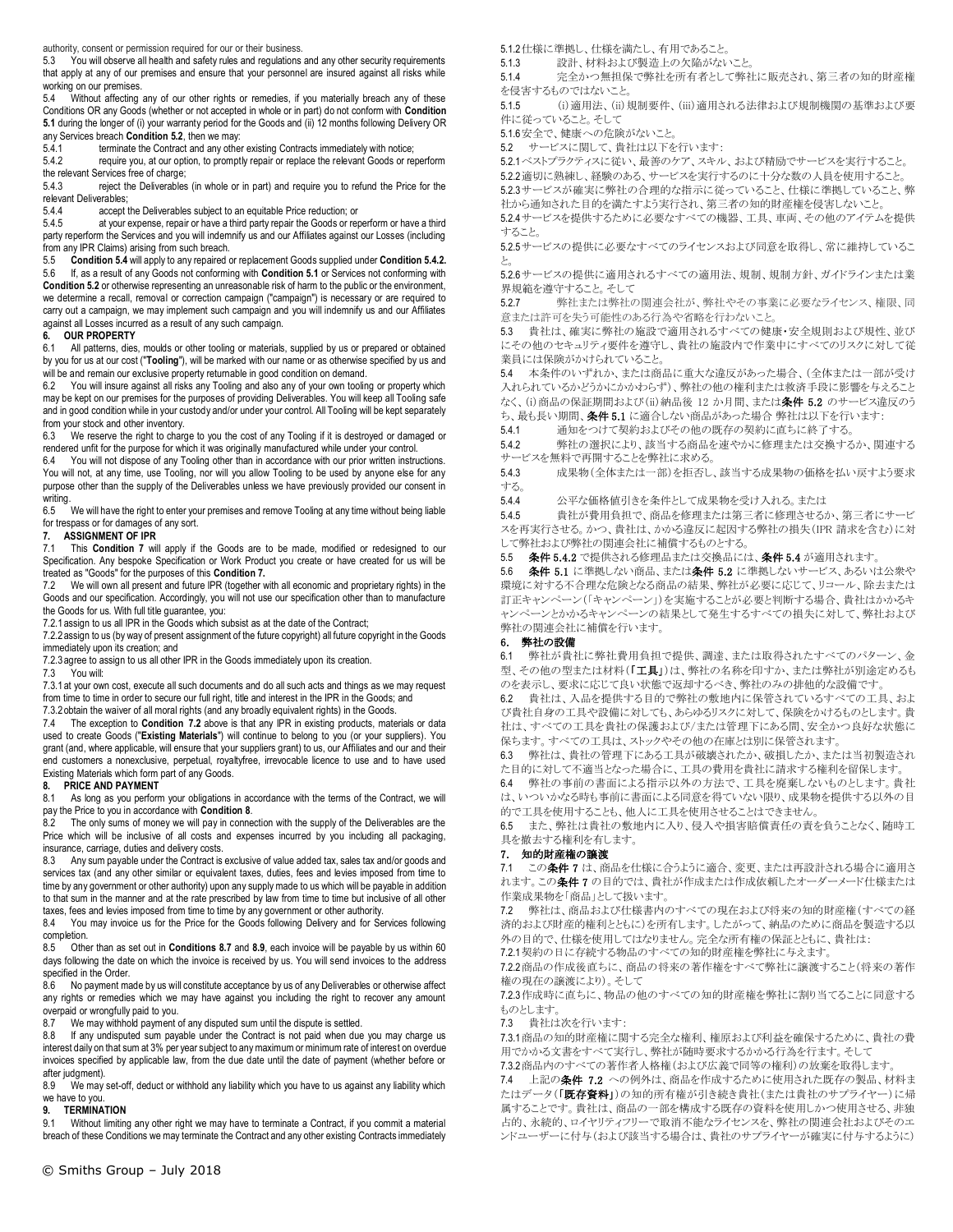with written notice. Any breach of **Conditions 11, 12** or **15.9** will be deemed to be a material breach. 9.2 Without limiting any other right we may have to terminate a Contract, we may terminate the Contract immediately by giving you written notice if you (a) have a receiver, administrator or liquidator (provisional or otherwise) appointed; (b) are subject to a notice of intention to appoint an administrator or any other resolution on insolvency; (c) pass a resolution for your winding-up; (d) have a winding up order made by a court in respect of you; (e) enter into any composition or arrangement with creditors; (f) cease to carry on business; (g) are the subject of anything similar or equivalent to that set out in (a) to (f) under any applicable laws; or (h) you are subject to any change of Control and you will notify us immediately upon the occurrence of any such event or circumstance.

9.3 Following expiry or termination of the Contract:<br>9.3.1 any Conditions which expressly or im

any Conditions which expressly or impliedly continue to have effect after expiry or termination of the Contract will continue in force; and<br>9.3.2 all other rights and obligations will imm

all other rights and obligations will immediately stop but will not affect any of your or our rights, obligations, claims and liabilities which may exist prior to the date of expiry or termination; and

9.3.3 each party will immediately stop using the other party's Confidential Information and will as soon as reasonably possible, if requested to do so, return to the other party all of the other party's Confidential Information (including all copies and extracts) in its possession or control or confirm its secure destruction; and

9.3.4 each party may keep any of the other party's Confidential Information which it has to keep to comply with any applicable law and **Condition 9.3.3** will not apply to such Confidential Information. **Condition 11** will continue to apply to retained Confidential Information.

If we terminate a Contract, we may require you to deliver to us any supplies, materials or drawings produced or acquired by you for the terminated part of the Contract and we will agree, in good faith, on the amount payable for the same.

# **10. LIABILITY AND INSURANCE**

10.1 You will indemnify us and our Affiliates against all our and their Losses arising from your breach of or negligent performance of or your failure to perform or delay in performing any part of these Conditions. We may, at our discretion, control the defence of any claim in respect of which you are required to indemnify us under a Contract.

10.2 Subject to **Condition 10.3**, we will not have any Liability to you for any (i) loss of profit, goodwill or revenue; or (ii) any indirect, consequential or special loss.

10.3 Nothing in these Conditions or any Contract will operate to exclude or restrict one party's Liability (if any) to the other (including for a person for whom it is vicariously liable):<br>10.3.1 for death or personal injury resulting from its negligence:

10.3.1 for death or personal injury resulting from its negligence;<br>10.3.2 for its fraud or fraudulent misrepresentation: or

for its fraud or fraudulent misrepresentation; or

10.3.3 for any matter for which it is not permitted by law to exclude or limit its liability.

10.4 The exclusions from and limitations of liability contained in these Conditions will apply after as well as before the date of expiry or termination of any Contract.

10.5 The exclusions from, and limitations of, liability set out in this **Condition 10** will be considered severally. The invalidity or unenforceability of any one sub-clause or clause will not affect the validity or enforceability of any other sub-clause or clause and will be considered severable from each other.

10.6 You will have satisfactory insurance cover with a reputable insurer to cover your obligations to us, including public liability insurance cover, cover for any potential liabilities arising from a Contract and any insurances required by law. You will provide evidence of your insurance coverage at our request.

# **11. CONFIDENTIALITY**

11.1 Except as set out in Condition 11.2, each party will:

11.1.1 only use the other party's Confidential Information for the purpose of performing its obligations and exercising its rights under the Contract;

11.1.2 keep the other party's Confidential Information secret, safe and secure; and

11.1.3 not disclose the other party's Confidential Information to any other person.

11.2 Each party may disclose the other party's Confidential Information:

11.2.1 to the extent required by law, any court of competent jurisdiction or the rules of any government, public or regulatory body or any stock exchange; and

11.2.2 to its officers, directors, employees and professional advisers and, in our case, our Affiliates, agents and sub-contractors, who need the Confidential Information in order for that party to perform its obligations and exercise its rights under the Contract. A party disclosing the other party's Confidential Information under **Condition 11.2.2** will make sure that each person to whom it discloses that Confidential Information is bound by obligations of confidentiality no less onerous than those set out in this **Condition 11**.

11.3 Each party acknowledges and agrees that damages alone would not be an adequate remedy for breach of **Condition 11** by that party. Accordingly, the other party will be entitled, without having to prove special damages, to injunctive relief, equitable relief and/or specific performance for any breach or threatened breach of **Condition 11** by the first party.

#### **12. ETHICAL CONDUCT**

12.1 You will conduct your business ethically and lawfully and in accordance with our Supplier Code of Business Ethics (http://www.smiths.com/responsibility-supplier-code-of-business-ethics.aspx) or an equivalent code of ethics.

12.2 You represent and warrant that you and your subcontractors and suppliers do not use or permit unacceptable labour practices, such as child or forced labour, or unsafe working conditions and comply with all applicable labour and employment laws, regulations, standards and conventions, including the UN's Guiding Principles on Business & Human Rights and the International Labor Organization's Conventions and any similar or equivalent laws applying in the jurisdiction in which we are registered.

12.3 You hereby acknowledge that you are aware of, and agree to comply with all applicable antibribery and anti-corruption laws, including but not limited to the Foreign Corrupt Practices Act (FCPA) (and related regulation and guidance) and any similar or equivalent laws applying in the jurisdiction in which we are registered.

12.4 You represent and warrant that you only supply minerals to us and our Affiliates from sources that do not (i) contribute to conflict; and/or (ii) benefit or finance armed groups in the Democratic Republic of Congo or any adjoining country. You have adopted, and require your suppliers of minerals to adopt, conflict mineral policies and management systems.

12.5 You will permit us, and any person nominated by us, to have such access to your premises, personnel, systems, books and records as we may require to verify your compliance with this **Condition 12**. We also reserve the right to inquire and investigate your conduct to satisfy ourself of your compliance with this **Condition 12** and to discontinue a business relationship with you if you or any of your officers, directors or employees is found to have breached any part of this **Condition 12. 13. NOTICE**

するものとします。

# 8. 価格と支払い

8.1 契約の条件に従って貴社が義務を履行する限り、条件 8 に合致する価格を貴社に支 払うものとします。

8.2 成果物の供給に関連して弊社が支払う唯一の金額は、すべての梱包、保険、運送、 義務および配送費用を含む、貴社が負担するすべての費用および経費を含む価格です。 8.3 契約に基づいて支払われる総額には、弊社になされた供給に対する付加価値税、販 売税および/または商品・サービス税(およびいずれかの政府または他の当局によって随時 課されるその他の同様のまたは同等の税金、関税、手数料および賦課金)は除外されていま す。これは、その方法でその金額に加えて、かつ時おり法律によって定められる率で支払わ れるべきであるが、いずれかの政府または他当局によって時おり課される他の全ての税、料 金と課税を含みます。

8.4 貴社は、納品後およびサービス終了後、商品の価格を請求することができます。

8.5 条件 8.7 および 8.9 に規定されている場合を除き、各請求書は、弊社が請求書を受領 した日から 60 日以内に支払われます。請求書は注文書に指定された住所に送付します。 8.6 弊社による支払いは、弊社による成果物の受領を意味するものではなく、また、貴社に 対して弊社が持つ、貴社に対しての過払いや間違った支払い額を回復する権利を含む、弊 社のいずれかの権利または救済に影響を及ぼしません。

8.7 弊社では、諍いが解決するまで諍いのある金額の支払いを保留することがあります。 8.8 期限が到来しても契約上支払われるべき未払いの金額が支払われない場合、貴社は 弊社に対し適用法で指定される延滞金の額に対し、最大または最小利息を守り、期限日から 支払い日まで毎日、年利 3%を課金することができます(判決の前後にかかわらず)。

8.9 弊社は、貴社が弊社に有する責任を相殺、控除、または保留することができます。 9. 終了

9.1 貴社が本条件の重大な違反を犯し、弊社が契約を解除しなければならない場合、他 の権利を制限することなく、契約およびその他の既存の契約は書面による通知で直ちに終了 することができます。条項 11、12 または 15.9 への違反は、重大な違反とみなされます。

9.2 契約を解除する必要がある場合、以下の条件で、書面で通知することにより、他の権 利を制限することなく、契約をただちに解除することができますことができます。 (a)受領者、 管理者または清算人(暫定的なものであってもそうでなくても)が任命されている。(b)管理者 を任命する意思表示または破産に関する他の決議を前提とする。 (c)貴社の清算のための 解決策を渡す。 (d)貴社に関する裁判所による清算命令がある。 (e)債権者との和解または 契約を締結する。 (f)営業を中止する。 (g)は、(a)から(f)に記載されているものと類似、また は同等のものを前提とします。 (h)貴社がコントロール変更の対照であり、かかる事象や状況 が発生した場合、直ちに弊社に通知するものとします。

9.3 契約の満了または終了後:

9.3.1 契約の満了または終了後にも、明示的または暗示的に効力を継続する条件は 引き続き有効です。そして

9.3.2 他のすべての権利および義務は直ちに停止しますが、貴社または弊社の権利、 義務、債権および債務に関しては、有効期限または終了日以前に存在する場合には影響し ません。そして

9.3.3 各当事者は相手方の機密情報の使用を直ちに停止し、要求があれば、所有ま たは管理しているすべての秘密情報(すべてのコピーと抜粋物を含む)を相手方に返却する か、安全に破壊したことを確認します。そして

9.3.4 各当事者は、適用法を遵守するために保持しなければならない相手方の機密 情報を保持することができ、条件 9.3.3 はかかる機密情報には適用されません。条件 11 は、 保持された秘密情報に対し、引き続き適用されます。

9.4 弊社が契約を終了する場合、契約の終了した部分に関する貴社が作成または取得し た供給品、材料または図面を弊社に引き渡すよう要求することがあり、これに対して支払う金 額に誠意をもって同意するものとします。

# 10. ライアビリティと保険

10.1 貴社は、貴社の違反または過失の行為または本条件に定めるいずれかの部分の執行 を貴社が怠ったか遅延したことにより生じるすべてのその損失に対して、弊社および関連会 社に対して補償を行うものとします。弊社は、弊社の裁量により、貴社が契約の下で弊社を補 償することが要求されている請求の弁明・抗弁を制御することができます。

10.2 条件 10.3 を前提として、弊社は貴社に対し、(i)逸失利益、営業権または収益の喪 失、 (ii)間接的、必然的または特別な損失に関する一切のライアビリティを負いません。

10.3 本条件またはいずれの契約も、以下の一方の当事者の他方(代理人の責任を含む) に対する責任(該当する場合)を排除または制限するものではありません。

10.3.1 過失による死亡または人身傷害。

10.3.2 詐欺または不正な虚偽の表示。または

10.3.3 その責任を除外または制限することが法律で認められていない事項。

10.4 本条件に含まれる除外事項および責任の制限は、契約の満了または終了日の前後に 適用されます

10.5 この条件 10 で規定される責任の除外および制限は、個別に考慮されます。いずれか のサブ項や項の無効性または強制不能性は、他のサブ項や項の妥当性または執行可能性 に影響を及ぼさず、互いから切り離すことができるとみなされます。

10.6 貴社は、契約に起因する潜在的な負債、法律で要求されるあらゆる保険を含む、貴社 の義務をカバーする評判の良い保険会社による十分な保険にカバーされていることとしま す。弊社の要求があれば、貴社の保険カバレッジの証拠を提供するものとします。

#### 11. 機密保持

11.1 条件 11.2 に規定されている場合を除き、各当事者は:

11.1.1 義務を履行し契約に基づいて権利を行使する目的でのみ、相手方の秘密情報 を使用します。

11.1.2 相手の秘密情報を守秘し、安全かつセキュアに保ちます。そして

11.1.3 相手の秘密情報を他の人物に開示しません。

11.2 各当事者は以下のように、相手方の機密情報を開示することができます。

11.2.1 司法管轄権を有する裁判所、政府、公的機関または規制当局または証券取引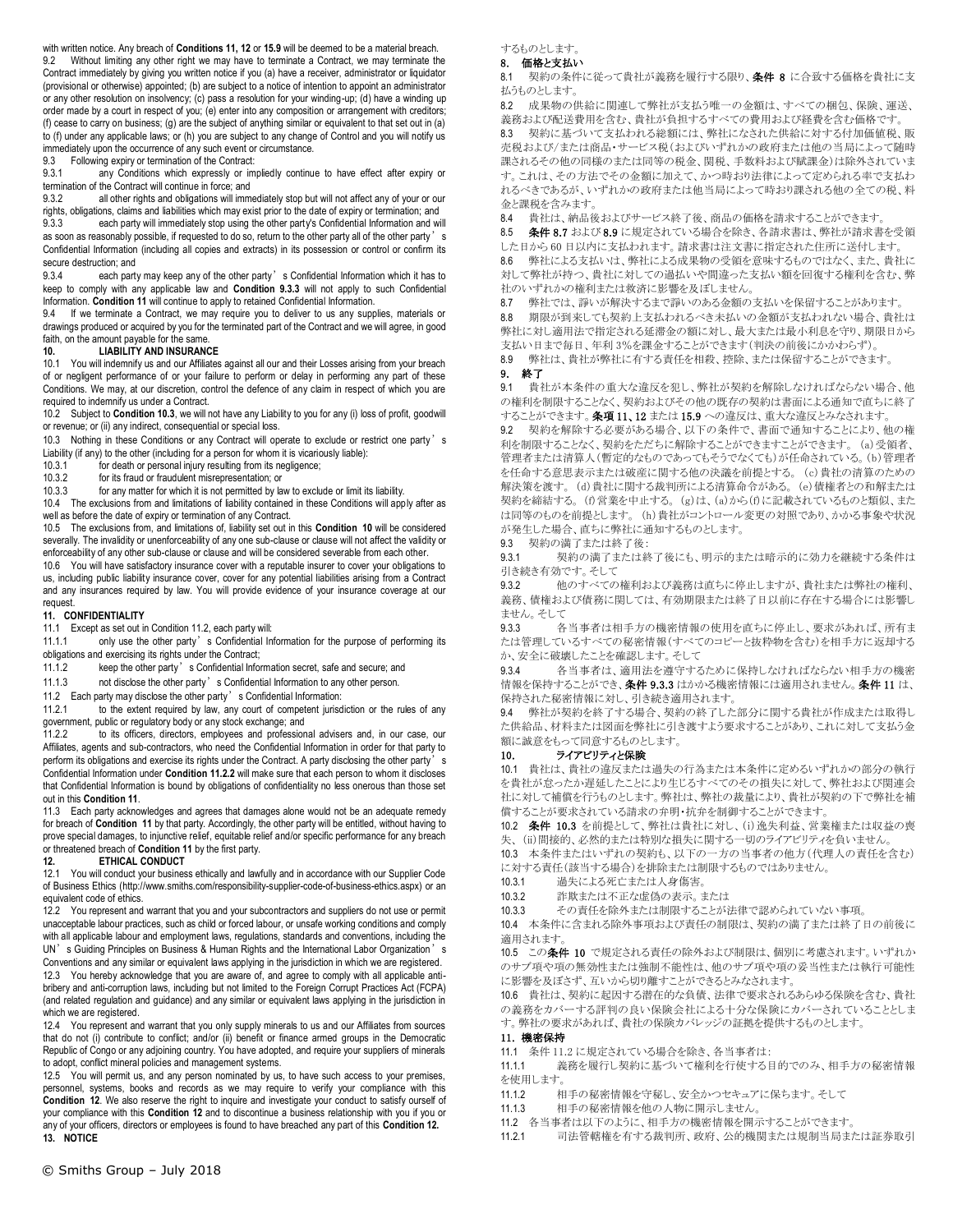13.1 Notices and other communications provided for the purposes of a Contract will be in writing, and delivered by courier or by hand to the relevant party's address as specified on the Order (or such other address which is notified to the other party in writing from time to time), in the case of a notice to us, marked for the attention of such person as we specify.

# **14. EXPORT / IMPORT / ECONOMIC SANCTIONS CONTROLS**

14.1 You agree to comply with all applicable export controls and import and economic sanctions laws and regulations, including those of your country of incorporation, from where the Goods will be supplied, where the Goods will be received and any other relevant jurisdiction. You will also obtain, as required, and comply with all applicable government authorizations and their provisos in supplying the Goods. Without limiting the foregoing, you will not transfer any export controlled item, data or services provided by us in relation to the Contract, to include transfer to any persons, including those persons employed by or associated with, or under contract to you or you lower-tier suppliers, without the authority of an applicable licence, exemption or exception.

14.2 You will provide to us all information necessary to support any regulatory or government authorization requirements we have regarding the Goods.

14.3 You will indemnify us and our Affiliates for all Losses arising out of any breach by you of this Clause 14.

# **15. GENERAL**

15.1 The Contract constitutes the entire agreement between the parties and supersedes any prior agreement or arrangement in respect of its subject matter and, subject to **Condition 10.3**, neither party has entered into the Contract in reliance upon, and it will have no remedy in respect of, any misrepresentation, representation or statement (whether made by the other party or any other person and whether made by the first party or any other person) which is not expressly set out in the Contract. 15.2 A party's delay in exercising, partial exercising or failure to exercise a right or remedy under the Contract will not constitute a waiver of, or prevent or restrict future exercise of, that or any other right or remedy. A waiver of any right, remedy, breach or default will only be valid if it is in writing and signed by the party giving it.

15.3 If any term of the Contract is found by any court or body or authority of competent jurisdiction to be illegal, unlawful, void or unenforceable, such term will be deemed to be severed from the Contract and this will not affect the remainder of the Contract which will continue in full force and effect.

15.4 Except to the extent otherwise specified in these Conditions, variations to the Contract must be agreed in writing and signed by both parties.

15.5 No partnership, agency or joint venture between the parties will be created by the Contract.

15.6 Each party agrees that it is an independent contractor and is entering into the Contract as principal and not as agent for or for the benefit of any other person.

15.7 Each of our Affiliates will be entitled to enforce in their own capacity the terms of any Contract under which that Affiliate receives a benefit.

15.8 Save as provided in **Condition 15.7**, the parties do not intend that any term of a Contract will be enforceable by any person who is not a party to it.

15.9 You may not assign, transfer, charge, hold on trust for any person or deal in any other manner with any of your rights under the Contract or sub-contract any of your obligations under the Contract. We may assign a Contract to our Affiliates.

#### **16. GOVERNING LAW AND JURISDICTION**

16.1 The Contract and any non-contractual obligations arising in connection with it are governed by the law of the jurisdiction in which we are registered or incorporated. The courts of such jurisdiction (and if applicable to the relevant jurisdiction any district in which we are registered) have exclusive jurisdiction to determine any dispute arising in connection with the Contract.

# 所の規則に従う限りにおいて。そして

11.2.2 自社の役員、取締役、従業員および専門顧問、および弊社の場合、当事者が 契約に基づいて権利を行使するために機密情報を必要とする弊社の関連会社、代理店およ び下請負人に対して。条件 11.2.2 の相手方の守秘情報を開示する当事者は、秘密情報を 開示する各個人が、この条件 11 に定められたものよりも守秘義務を負うことを確実に周知さ せます。

11.3 各当事者は、その当事者による条件 11 の違反に対しては、損害賠償だけでは適切な 救済手段ではないことを認め、同意します。したがって、第二の当事者は、第一当事者によ る条件 11 へのいかなる違反または条件違反の疑いの場合にも、特別の損害賠償を証明す ることなく、差し止めによる救済、衡平法上の救済および/または特定の履行の権利を行使す ることができます。

# 12. 道義的行為

12.1 貴社は、ビジネス倫理のサプライヤーコード(http://www.smiths.com/responsibilitysupplier-code-of-business-ethics.aspx)、またはこれに準ずる倫理規定に従って、倫理的か つ合法的に事業を行います。

12.2 貴社は、貴社とその下請け業者とサプライヤーが、児童労働や強制労働、安全でない 労働条件など、容認できない労働慣行を使用したり許可したりしないことを表明し、これを保 証します。また、UN の法律、ビジネスと人権に関する指針と国際労働機関の条約、および弊 社が登録されている管轄区域に適用される、類似または同等の法律を遵守します。

12.3 貴社は、外国腐敗行為防止法(FCPA)(および関連する規制とガイダンス)やそれに 類するもの、または弊社が登録されている管轄区域で適用される類似・同等の法律を含むが これに限定されない、適用されるすべての贈賄防止法および腐敗防止法を認識し、これに同 意することに同意します。

12.4 貴社は、(i)紛争に寄与しない、(ii)コンゴ民主共和国または隣接する国の武装集団に 利益または資金を提供しないソースからのみ弊社とその関連会社に鉱物を供給していること を表明し、保証します。貴社は紛争鉱業政策と管理システムを採用し、かつ鉱物のサプライ ヤーにこれを義務づけているものとします。

12.5 貴社は、条件 12 を遵守していることを確認するために弊社が必要とする場合、弊社お よび弊社が指名する者に、貴社の施設、人事、システム、帳簿および記録へのアクセスを許 可します。弊社はまた、貴社が本条件 12 を遵守していることを問い合わせ、調査する権利、 貴社、役員、取締役または従業員のいずれかが**本条件 12** のいずれかの部分に違反した場 合、貴社とのビジネス関係を中止する権利を有します。

# 13. 通知

13.1 契約目的で提供される通知およびその他の連絡は書面で行われ、注文書に指定され ている関係者の住所(または適宜書面で相手方に通知される他の住所)に宅配便で配送、ま たは手渡しされるものとします。

# 14. 輸出入/経済制裁管理

14.1 貴社は、貴社が籍を置く国、商品の供給元、商品が受領される場所、およびその他の 関連する管轄区域を含む、該当するすべての輸出管理、輸入および経済制裁の法律およ び規制(法人設立国を含む)を遵守することに同意するものとします。また、必要に応じて、該 当するすべての政府認可およびそれらの条件を遵守して商品を供給します。上記を制限す ることなく、貴社は、契約に関連して弊社が提供する輸出規制品目、データまたはサービスを 譲渡することはありません。これには、貴社または下層のサプライヤーにより雇用されている か、関連する、または契約の下の、ライセンス、免除または例外の権限を持たない人物を含 む人物への移転を含みます。

14.2 貴社は、弊社が商品に関する規制や政府の許可要件をサポートするために必要なす べての情報を弊社に提供します。

14.3 貴社は、この条件 14 に対する違反の結果生じたすべての損失について、弊社および 関連会社に補償するものとします。

#### 15. 総則

15.1 契約は、当事者間の完全合意とみなされ、その主題に関する以前の合意または調整 に優先し、条件 10.3 を前提として、いずれの当事者も契約書に明示的に記載されていない 虚偽の表現、表明または声明(第三者または他の者が行ったものであっても第一当事者また はその他の人物によってなされたものであっても)を根拠として契約を締結しておらず、かつ あった場合にはこれに対する解決策はないものとします。

15.2 当事者の行使の遅れ、一部だけの行使、または契約上の権利や救済の行使の不履 行は、その他権利や救済の放棄、または将来の行使の妨げや制限とはみなされません。権 利の放棄、救済、違反または不履行は、それが書面で存在し、それを与える当事者によって 署名されている場合にのみ有効です。

15.3 管轄権のある裁判所または機関または機関が違法、違法、無効または強制不能であ るとする契約の条件が見つかった場合、その条件は契約から切り離されたものとみなされ、こ れは契約の残りの部分に影響せず、十全な効力を持ち続けます。

15.4 これらの条件に別途規定されている場合を除き、契約のバリエーションは書面で合意 され、両当事者による署名がなければなりません。

15.5 契約によって、当事者間のパートナーシップ、代理店または合弁事業が作成されるも のではありません。

15.6 各当事者は、それが独立した請負業者であり、他の何者の代理人でもなく、その利益 のために働く者としてではなく、本人として契約を締結することに同意します。

15.7 弊社の各関連会社は、その関連会社が利益を受ける契約の条件を自らの能力で執行 する権利を有します。

15.8 条件 15.7 に記載されているものを除き、当事者は、その当事者でない者によって契約 の条件が強制可能であることを意図するものではありません。

15.9 貴社は、本契約に基づく貴社の権利を他の人物に割当、移転、譲渡すること、管理さ せること、またはその他の方法で処理させること、また本契約に基づく義務を下請させること はできません。弊社は、弊社の関連会社に契約を割り当てること場合があります。

#### 16. 準拠法および管轄

16.1 契約および関連して発生する非契約上の義務は、弊社が登録されているか組み入れ られている管轄の法律に準拠します。かかる管轄の裁判所(および関連する管轄区域に適